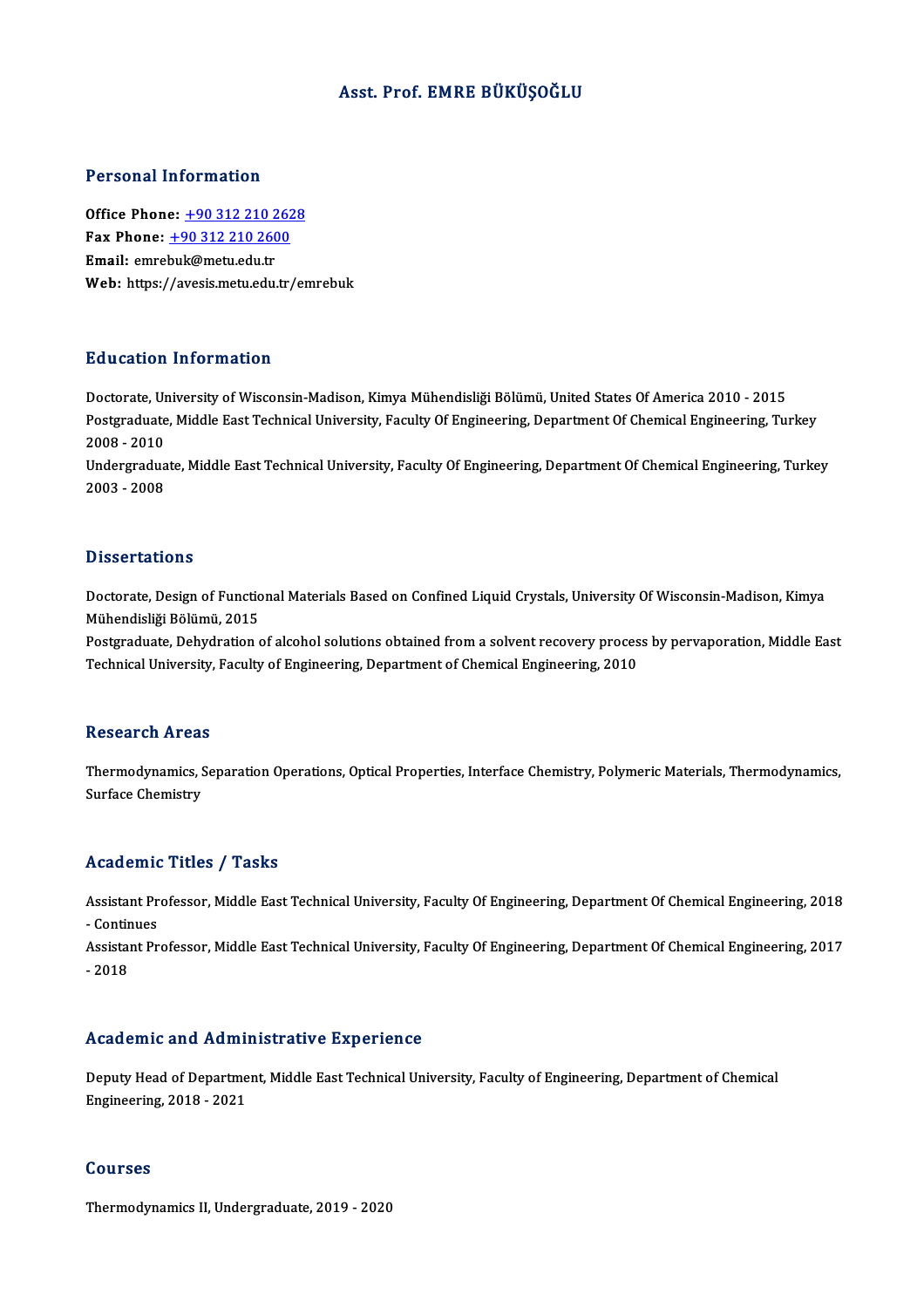## Advising Theses

Advising Theses<br>Büküşoğlu E., SYNTHESIS AND CHARACTERIZATION OF SENSOR MICROPARTICLES TEMPLATED FROM CHOLESTERIC<br>LIQUID CRYSTALS, Rostanaduato, D.ISINSU(Student), 2020 LIQUIDER LITOSOS<br>Büküşoğlu E., SYNTHESIS AND CHARACTERIZATION OF SEN<br>LIQUID CRYSTALS, Postgraduate, D.IŞINSU(Student), 2020<br>KALIBCU AB H., BÜKÜSOĞLU E. Modification of nahay and t Büküşoğlu E., SYNTHESIS AND CHARACTERIZATION OF SENSOR MICROPARTICLES TEMPLATED FROM CHOLESTERIC<br>LIQUID CRYSTALS, Postgraduate, D.IŞINSU(Student), 2020<br>KALIPÇILAR H., BÜKÜŞOĞLU E., Modification of pebax and zif-8/pebax mem

LIQUID CRYSTALS, Postgraduate, D.IŞINSU(Student), 2020<br>KALIPÇILAR H., BÜKÜŞOĞLU E., Modification of pebax and zif-8/pebax membranes by<br>improve co2/n2 separation performance, Postgraduate, A.Abdulalem(Student), 2020<br>Büküsoğ KALIPÇILAR H., BÜKÜŞOĞLU E., Modification of pebax and zif-8/pebax membranes by additional solvent treat<br>improve co2/n2 separation performance, Postgraduate, A.Abdulalem(Student), 2020<br>Büküşoğlu E., LIQUID CRYSTAL - TEMPLA

improve co2/n2 separation performance, Postgraduate, A.Abdulalem(Student), 2020<br>Büküşoğlu E., LIQUID CRYSTAL - TEMPLATED SYNTHESIS OF POLYMERIC MICROPARTICLES WITH COMPLEX<br>NANOSTRUCTURES, Postgraduate, B.AKDENİZ(Student), Büküşoğlu E., LIQUID CRYSTAL - TEMPLATED SYNTHESIS OF POLYMERIC MICROPARTICLES WITH COMPLEX<br>NANOSTRUCTURES, Postgraduate, B.AKDENİZ(Student), 2019<br>Kalıpçılar H., Büküşoğlu E., Design of functional materials using liquid cr

NANOSTRUCTURES, Postgradı<br>Kalıpçılar H., Büküşoğlu E., De<br>A.KARAUSTA(Student), 2018 A.KARAUSTA(Student), 2018<br>Jury Memberships

Doctorate, Doctorate, Orta Doğu Teknik Üniversitesi, September, 2018

## Articles Published in Journals That Entered SCI, SSCI and AHCI Indexes

rticles Published in Journals That Entered SCI, SSCI and AHCI Indexes<br>I. Interpenetrating network based polymeric sensors with enhanced specificity, sensitivity, and<br>reusebility Interpenetr<br>Interpenetr<br>reusability<br>PATIP Ö-PA reusability<br>BATIR Ö., BAT E., BÜKÜŞOĞLU E. reusability<br>BATIR Ö., BAT E., BÜKÜŞOĞLU E.<br>Sensors and Actuators B: Chemical, vol.367, 2022 (Journal Indexed in SCI Expanded)<br>Liquid, erustal, microsapillaru, based sensors for affordable apolytisel applic

BATIR Ö., BAT E., BÜKÜŞOĞLU E.<br>Sensors and Actuators B: Chemical, vol.367, 2022 (Journal Indexed in SCI Expanded)<br>II. Liquid crystal microcapillary-based sensors for affordable analytical applications<br>Kurt E. Büküsoğlu Sensors and Actuatol<br>Liquid crystal micr<br>Kurt E., Büküşoğlu E.<br>SOET MATTED, vol 19 Liquid crystal microcapillary-based sensors for affordable a<br>Kurt E., Büküşoğlu E.<br>SOFT MATTER, vol.18, pp.4009-4016, 2022 (Journal Indexed in SCI)<br>Naponartisk adeanntion indused sonfigurations of namatis l

- Kurt E., Büküşoğlu E.<br>SOFT MATTER, vol.18, pp.4009-4016, 2022 (Journal Indexed in SCI)<br>III. Nanoparticle adsorption induced configurations of nematic liquid crystal droplets<br>Sengul S. AVDOČAN N. BÜKÜSOČLU E. SOFT MATTER, vol.18, pp.4009-4016, 2<br>Nanoparticle adsorption induced c<br>Sengul S., AYDOĞAN N., BÜKÜŞOĞLU E.<br>JOUPNAL OF COLLOID AND INTERFAC Nanoparticle adsorption induced configurations of nematic liquid crystal droplets<br>Sengul S., AYDOĞAN N., BÜKÜŞOĞLU E.<br>JOURNAL OF COLLOID AND INTERFACE SCIENCE, vol.608, pp.2310-2320, 2022 (Journal Indexed in SCI)<br>Controlli
- Sengul S., AYDOĞAN N., BÜKÜŞOĞLU E.<br>JOURNAL OF COLLOID AND INTERFACE SCIENCE, vol.608, pp.2310-2320, 2022 (Journal Indexed in S<br>IV. Controlling Ultrafiltration Membrane Rejection via Shear-Aligned Deposition of Cellulose<br>N JOURNAL OF COLLOID AND INTERFACE SCIEN<br>Controlling Ultrafiltration Membrane Reje<br>Nanocrystals from Aqueous Suspensions<br>Kosaman C. Bültüseğlu E. Cultar Emesen B. 7 Kocaman C., Büküşoğlu E., Çulfaz Emecen P.Z.

ACS APPLIED MATERIALS & INTERFACES, vol.13, no.30, pp.36548-36557, 2021 (Journal Indexed in SCI)

Kocaman C., Büküşoğlu E., Çulfaz Emecen P. Z.<br>ACS APPLIED MATERIALS & INTERFACES, vol.13, no.30, pp.36548-36557, 2021 (Journal Indexed in SCI)<br>V. Controlling the shapes and internal complexity of the polymeric particles us templates confined into microwells<br>KARAUSTA A., KOCAMAN C., BÜKÜŞOĞLU E. Controlling the shapes and internal com<br>templates confined into microwells<br>KARAUSTA A., KOCAMAN C., BÜKÜŞOĞLU E.<br>JOUPMAL OF MOLECULAR LIQUIDS vel 224

JOURNAL OF MOLECULAR LIQUIDS, vol.324, 2021 (Journal Indexed in SCI)

KARAUSTA A., KOCAMAN C., BÜKÜŞOĞLU E.<br>JOURNAL OF MOLECULAR LIQUIDS, vol.324, 2021 (Journal Indexed in SCI)<br>VI. Chameleon skin-inspired polymeric particles for the detection of toluene vapor<br>Avgar D. L. Bülsisoğlu E. **JOURNAL OF MOLECULA<br>Chameleon skin-inspir<br>Avsar D. I. , Büküşoğlu E.<br>SOET MATTEP, vol 16. nn** Chameleon skin-inspired polymeric particles for the detection<br>Avsar D. I. , Büküşoğlu E.<br>SOFT MATTER, vol.16, pp.8683-8691, 2020 (Journal Indexed in SCI)<br>Identification and sorting of particle chirality using liquid ar

## Avsar D. I. , Büküşoğlu E.<br>SOFT MATTER, vol.16, pp.8683-8691, 2020 (Journal Indexed in SCI)<br>VII. Identification and sorting of particle chirality using liquid crystallinity<br>Akdeniz B., Batır Ö., Büküsoğlu E. SOFT MATTER, vol.16, pp.8683-8<br>Identification and sorting of <sub>J</sub><br>Akdeniz B., Batır Ö., Büküşoğlu E.<br>JOUPNAL OF COLLOID AND INTE JOURNAL OF COLLOID AND INTERFACE SCIENCE, vol.574, pp.11-19, 2020 (Journal Indexed in SCI) Akdeniz B., Batır Ö., Büküşoğlu E.<br>JOURNAL OF COLLOID AND INTERFACE SCIENCE, vol.574, pp.11-19, 2020 (Journal Indexed in SCI)<br>VIII. Strain-enhanced sensitivity of polymeric sensors templated from cholesteric liquid crystal

# JOURNAL OF COLLOID AND<br><mark>Strain-enhanced sensitivi</mark><br>Batır Ö., Bat E., Büküşoğlu E.<br>SOFT MATTER. vol 16. no 20 Strain-enhanced sensitivity of polymeric sensors templated from c<br>Batır Ö., Bat E., Büküşoğlu E.<br>SOFT MATTER, vol.16, no.29, pp.6794-6802, 2020 (Journal Indexed in SCI)<br>Prelate and ablate shipel liquid several spheraids Batır Ö., Bat E., Büküşoğlu E.<br>SOFT MATTER, vol.16, no.29, pp.6794-6802, 2020 (Journal Indexed in SCI)<br>IX. Prolate and oblate chiral liquid crystal spheroids

Sadati M., Martinez-Gonzalez J. A., Zhou Y., Qazvini N. T., Kurtenbach K., Li X., Büküşoğlu E., Zhang R., Abbott N. L.,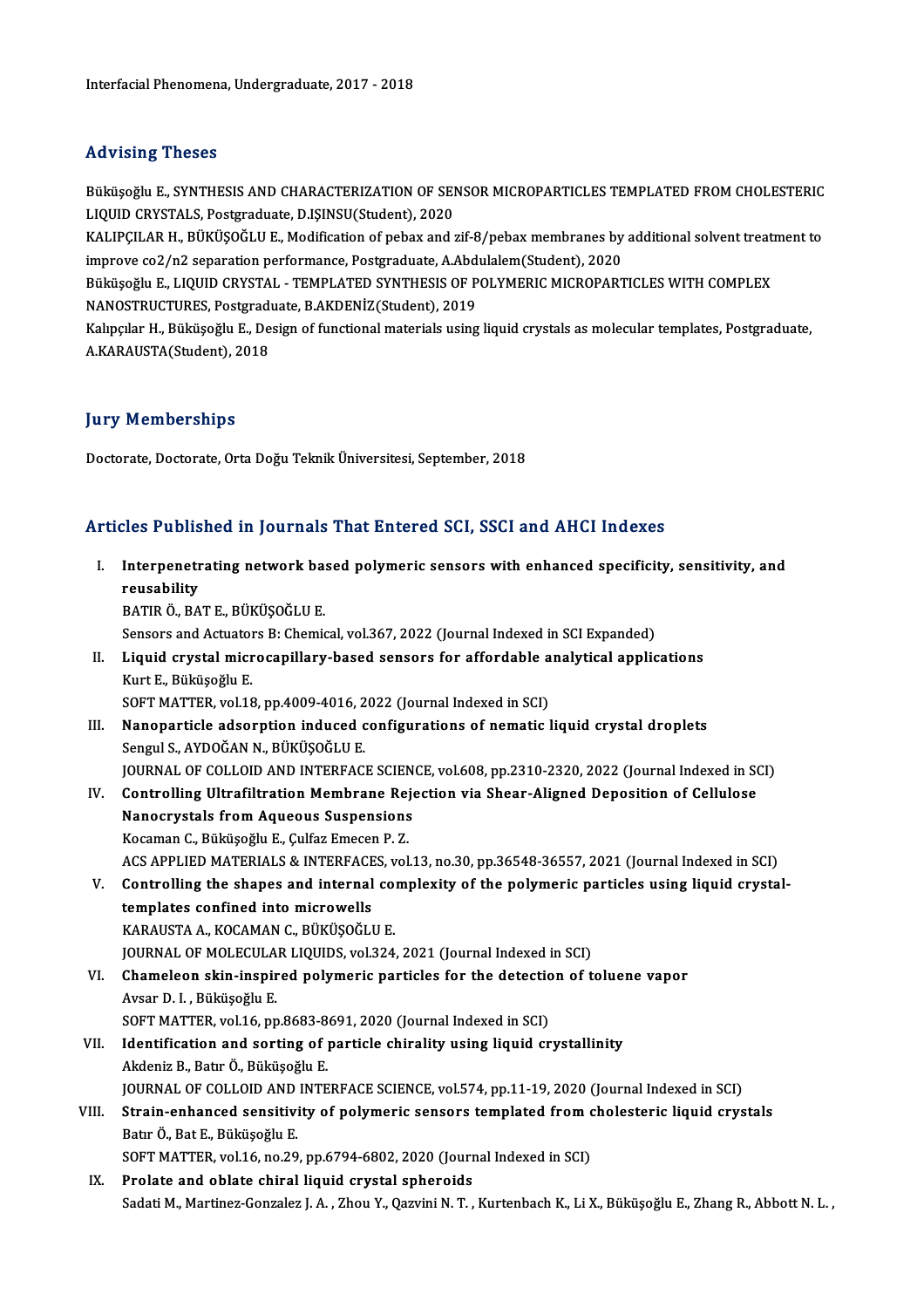Pablo Hernandez-Ortiz J., et al.

SCIENCE ADVANCES, vol.6, no.28, 2020 (Journal Indexed in SCI)

Pablo Hernandez-Ortiz J., et al.<br>SCIENCE ADVANCES, vol.6, no.28, 2020 (Journal Indexed in SCI)<br>X. Programming van der Waals interactions with complex symmetries into microparticles using liquid<br>avvetellinity SCIENCE ADV.<br>Programmin<br>crystallinity<br>Euster H. A. J. Programming van der Waals interactions with complex symmetric<br>rystallinity<br>Fuster H. A. , Wang X., Wang X., Bukusoglu E., Spagnolie S. E. , Abbott N. L.<br>SCIENCE ADVANCES vol.6, no.25, 2020 (Journal Indoved in SCI)

crystallinity<br>Fuster H. A. , Wang X., Wang X., Bukusoglu E., Spagnolie S. E. , Abbott N. L.<br>SCIENCE ADVANCES, vol.6, no.25, 2020 (Journal Indexed in SCI)

Fuster H. A. , Wang X., Wang X., Bukusoglu E., Spagnolie S. E. , Abbott N. L.<br>SCIENCE ADVANCES, vol.6, no.25, 2020 (Journal Indexed in SCI)<br>XI. Addressing challenges in the ultrafiltration of biomolecules from complex aque SCIENCE ADVANCES, vol.6, no.25, 2020 (Jo<br>Addressing challenges in the ultrafilt<br>Büküşoğlu E., Koku H., Çulfaz-Emecen P. Z.<br>Current Opinion in Colloid and Interface S. Addressing challenges in the ultrafiltration of biomolecules from complex aqueous en<br>Büküşoğlu E., Koku H., Çulfaz-Emecen P. Z.<br>Current Opinion in Colloid and Interface Science, vol.46, pp.52-64, 2020 (Journal Indexed in S

Büküşoğlu E., Koku H., Çulfaz-Emecen P. Z.<br>Current Opinion in Colloid and Interface Science, vol.46, pp.52-64, 2020 (Journal Indexed in SCI)<br>XII. Design Parameters and Principles of Liquid-Crystal-Templated Synthesis o **Current Opinion in C**<br>**Design Parameter**<br>Photolithography<br>AKDENiZ P. Püküsc Design Parameters and P<br>Photolithography<br>AKDENİZ B., BÜKÜŞOĞLU E.<br>LANCMUIP vol 25. no.40. nr Photolithography<br>AKDENİZ B., BÜKÜŞOĞLU E.<br>LANGMUIR, vol.35, no.40, pp.13126-13134, 2019 (Journal Indexed in SCI)

AKDENİZ B., BÜKÜŞOĞLU E.<br>LANGMUIR, vol.35, no.40, pp.13126-13134, 2019 (Journal Indexed in SCI)<br>XIII. Liquid Crystal Templates Combined with Photolithography Enable Synthesis of Chiral Twisted<br>Relymeris Misroperticles LANGMUIR, vol.35, no.40, pp<br>Liquid Crystal Templates<br>Polymeric Microparticles<br>AKDENİZ P. PÜKÜSOČLU E Liquid Crystal Templates<br>Polymeric Microparticles<br>AKDENİZ B., BÜKÜŞOĞLU E.<br>MACROMOLECULAR RABID Polymeric Microparticles<br>AKDENİZ B., BÜKÜŞOĞLU E.<br>MACROMOLECULAR RAPID COMMUNICATIONS, vol.40, no.15, 2019 (Journal Indexed in SCI)

AKDENİZ B., BÜKÜŞOĞLU E.<br>MACROMOLECULAR RAPID COMMUNICATIONS, vol.40, no.15, 2019 (Journal Indexed in SCI)<br>XIV. Liquid Crystal-Templated Synthesis of Mesoporous Membranes with Predetermined Pore Alignment<br>Karaysta A. B MACROMOLECULAR RAPI<br>Liquid Crystal-Templat<br>Karausta A., Büküşoğlu E.<br>ACS APPI JED MATERIALS Liquid Crystal-Templated Synthesis of Mesoporous Membranes with Predetermined Pore Ali<br>Karausta A., Büküşoğlu E.<br>ACS APPLIED MATERIALS & INTERFACES, vol.10, no.39, pp.33484-33492, 2018 (Journal Indexed in SCI)<br>Self reperti

- Karausta A., Büküşoğlu E.<br>ACS APPLIED MATERIALS & INTERFACES, vol.10, no.39<br>XV. Self-reporting and self-regulating liquid crystals<br>Kim V. Wang X. Mondkar B. Bukusoglu E. Abbott N. L ACS APPLIED MATERIALS & INTERFACES, vol.10, no.39<br>Self-reporting and self-regulating liquid crystals<br>Kim Y., Wang X., Mondkar P., Bukusoglu E., Abbott N. L.<br>NATUPE vol.557, no.7706, np.529, 560, 2018 (Journal) Self-reporting and self-regulating liquid crystals<br>Kim Y., Wang X., Mondkar P., Bukusoglu E., Abbott N. L.<br>NATURE, vol.557, no.7706, pp.539-560, 2018 (Journal Indexed in SCI)<br>Debydration of Industrial Bunrodust Solutions f
- Kim Y., Wang X., Mondkar P., Bukusoglu E., Abbott N. L.<br>NATURE, vol.557, no.7706, pp.539-560, 2018 (Journal Indexed in SCI)<br>XVI. Dehydration of Industrial Byproduct Solutions for Recycling via Pervaporation-Adsorption NATURE,<br><mark>Dehydra</mark><br>Process<br>Püvüsod Dehydration of Industrial Byproduct<br>Process<br>BÜKÜŞOĞLU E., KALIPÇILAR H., YILMAZ L.<br>INDUSTRIAL & ENCINEERING GUEMISTRY

Process<br>BÜKÜŞOĞLU E., KALIPÇILAR H., YILMAZ L.<br>INDUSTRIAL & ENGINEERING CHEMISTRY RESEARCH, vol.57, no.6, pp.2277-2286, 2018 (Journal Indexed in SCI)

- XVII. Strain-induced alignment and phase behavior of blue phase liquid crystals confined to thin films INDUSTRIAL & ENGINEERING CHEMISTRY RESEARCH, vol.57, no.6, pp.2277-2286, 2<br>Strain-induced alignment and phase behavior of blue phase liquid crystal:<br>BÜKÜŞOĞLU E., Martinez-Gonzalez J. A. , Wang X., Zhou Y., de Pablo J. J. Strain-induced alignment and phase behavior of blue phase liquid<br>BÜKÜŞOĞLU E., Martinez-Gonzalez J. A. , Wang X., Zhou Y., de Pablo J. J. , Abl<br>SOFT MATTER, vol.13, no.47, pp.8999-9006, 2017 (Journal Indexed in SCI)<br>Active BÜKÜŞOĞLU E., Martinez-Gonzalez J. A., Wang X., Zhou Y., de<br>SOFT MATTER, vol.13, no.47, pp.8999-9006, 2017 (Journal Ir<br>XVIII. Active Janus Particles at Interfaces of Liquid Crystals<br>Mangal P. Navani K. Kim V. Bültiseğlu E.
- SOFT MATTER, vol.13, no.47, pp.8999-9006, 2017 (Journal Indexed in SCI)<br>Active Janus Particles at Interfaces of Liquid Crystals<br>Mangal R., Nayani K., Kim Y., Büküşoğlu E., Cordova-Figueroa U. M. , Abbott N. L. LANGMUIR, vol.33, no.41, pp.10917-10926, 2017 (Journal Indexed in SCI)
- XIX. Patterned surface anchoring of nematic droplets atmiscible liquid-liquid interfaces LANGMUIR, vol.33, no.41, pp.10917-10926, 2017 (Journal Indexed in SCI)<br>Patterned surface anchoring of nematic droplets at miscible liquid-liquid interfaces<br>Wang X., Zhou Y., Kim Y., Miller D. S. , Zhang R., Martinez-Gonzal Patterned sur<br>Wang X., Zhou Y<br>Pablo J. J. , et al.<br>SOET MATTED Wang X., Zhou Y., Kim Y., Miller D. S. , Zhang R., Martinez-Gonzalez J. A. , Bük<br>Pablo J. J. , et al.<br>SOFT MATTER, vol.13, no.34, pp.5714-5723, 2017 (Journal Indexed in SCI)<br>A Brastisal Cuide to the Brenaration of Liquid C Pablo J. J. , et al.<br>SOFT MATTER, vol.13, no.34, pp.5714-5723, 2017 (Journal Indexed in SCI)<br>XX. A Practical Guide to the Preparation of Liquid Crystal-Templated Microparticles<br>Wang Y. Büküseğlu E. Abbettt N. J.

SOFT MATTER, vol.13, no.34, pp.571<br>A Practical Guide to the Prepara<br>Wang X., Büküşoğlu E., Abbottt N. L.<br>CHEMISTRY OF MATEPLALS .vol.29 A Practical Guide to the Preparation of Liquid Crystal-Templated Microp<br>Wang X., Büküşoğlu E., Abbottt N. L.<br>CHEMISTRY OF MATERIALS, vol.29, no.1, pp.53-61, 2017 (Journal Indexed in SCI)<br>Synthesis of Ontically Complex, Bor

Wang X., Büküşoğlu E., Abbottt N. L.<br>CHEMISTRY OF MATERIALS, vol.29, no.1, pp.53-61, 2017 (Journal Indexed in SCI)<br>XXI. Synthesis of Optically Complex, Porous, and Anisometric Polymeric Microparticles by Templating<br>fro CHEMISTRY OF MATERIALS, vol.29, n<br>Synthesis of Optically Complex, P<br>from Liquid Crystalline Droplets<br>Wang Y. Bülgisoğlu E. Miller D. S., Ba Synthesis of Optically Complex, Porous, and Anisometric Polymeric Microparticle:<br>from Liquid Crystalline Droplets<br>Wang X., Büküşoğlu E., Miller D.S., Pantoja M.A.B., Xiang J., Lavrentovich O.D., Abbott N.L.<br>ADVANCED EUNCTI from Liquid Crystalline Droplets<br>Wang X., Büküşoğlu E., Miller D. S. , Pantoja M. A. B. , Xiang J., Lavrentovich O. D. , Abbott N. L.<br>ADVANCED FUNCTIONAL MATERIALS, vol.26, no.40, pp.7343-7351, 2016 (Journal Indexed in SCI

Wang X., Büküşoğlu E., Miller D. S., Pantoja M. A. B., Xiang J., Lavrento<br>ADVANCED FUNCTIONAL MATERIALS, vol.26, no.40, pp.7343-7351, 2<br>XXII. Structural Transitions in Cholesteric Liquid Crystal Droplets<br>Zhou V. BÜKÜSOĞLU ADVANCED FUNCTIONAL MATERIALS, vol.26, no.40, pp.7343-7351, 2016 (Journal Indexed in SCI)<br><mark>Structural Transitions in Cholesteric Liquid Crystal Droplets</mark><br>Zhou Y., BÜKÜŞOĞLU E., Martinez-Gonzalez J. A. , Rahimi M., Roberts Structural Transitions in Cholesteric Liquid Crystal Droplets<br>Zhou Y., BÜKÜŞOĞLU E., Martinez-Gonzalez J. A. , Rahimi M., Roberts 7<br>J. J. Zhou Y., BÜKÜŞOĞLU E., Martinez-Gonzalez J. A. , Rahimi M., Roberts T.<br>J. J.<br>ACS NANO, vol.10, no.7, pp.6484-6490, 2016 (Journal Indexed in SCI)<br>Eunonimental Insiskte into the Nanostrusture of the Conse of

ACS NANO, vol.10, no.7, pp.6484-6490, 2016 (Journal Indexed in SCI)

XXIII. Experimental Insights into the Nanostructure of the Cores of Topological Defects in Liquid Crystals<br>Wang X., Kim Y., Büküşoğlu E., Zhang B., Miller D. S., Abbott N. L. PHYSICAL REVIEW LETTERS, vol.116, no.14, 2016 (Journal Indexed in SCI)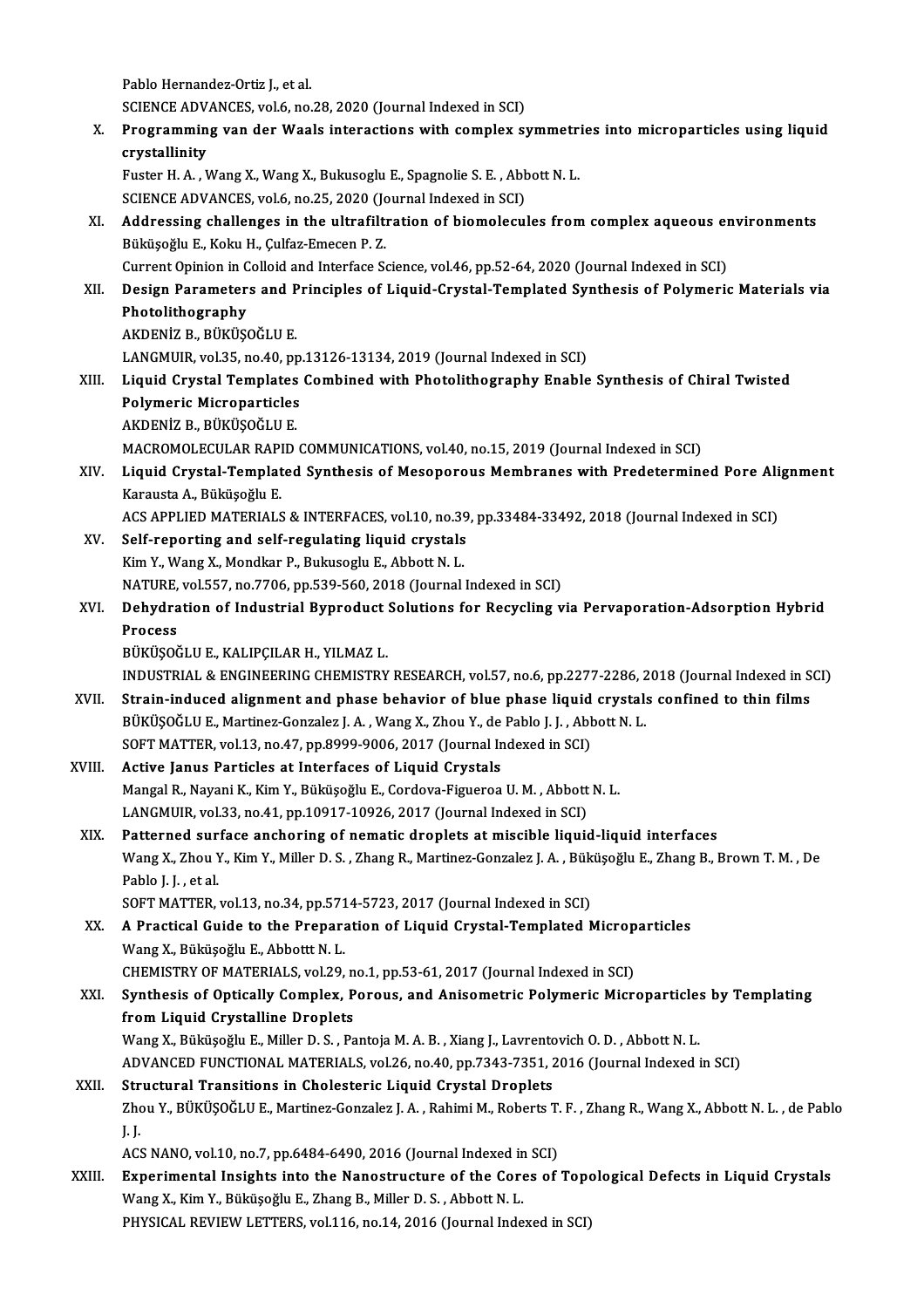| XXIV.        | Positioning colloids at the surfaces of cholesteric liquid crystal droplets                                |
|--------------|------------------------------------------------------------------------------------------------------------|
|              | BÜKÜŞOĞLU E., Wang X., Zhou Y., A. Martinez-Gonzalez J., Rahimi M., Wang Q., de Pablo J. J. , Abbott N. L. |
|              | SOFT MATTER, vol.12, no.42, pp.8781-8789, 2016 (Journal Indexed in SCI)                                    |
| XXV.         | Design of Responsive and Active (Soft) Materials Using Liquid Crystals                                     |
|              | BÜKÜŞOĞLU E., Pantoja M. B., Mushenheim P. C., Wang X., Abbott N. L.                                       |
|              | ANNUAL REVIEW OF CHEMICAL AND BIOMOLECULAR ENGINEERING, VOL 7, vol.7, pp.163-196, 2016 (Journal            |
|              | Indexed in SCI)                                                                                            |
| XXVI.        | Topological defects in liquid crystals as templates for molecular self-assembly                            |
|              | Wang X., Miller D. S., Büküşoğlu E., De Pablo J. J., Abbott N. L.                                          |
|              | NATURE MATERIALS, vol.15, no.1, pp.106-114, 2016 (Journal Indexed in SCI)                                  |
| <b>XXVII</b> | Stimuli-Responsive Cubosomes Formed from Blue Phase Liquid Crystals                                        |
|              | BÜKÜŞOĞLU E., Wang X., Martinez-Gonzalez J. A., de Pablo J. J., Abbott N. L.                               |
|              | ADVANCED MATERIALS, vol.27, no.43, pp.6892-6899, 2015 (Journal Indexed in SCI)                             |
| XXVIII       | Blue-phase liquid crystal droplets                                                                         |
|              | Martinez-Gonzalez J. A., Zhou Y., Rahimi M., BÜKÜŞOĞLU E., Abbott N. L., de Pablo J. J.                    |
|              | PROCEEDINGS OF THE NATIONAL ACADEMY OF SCIENCES OF THE UNITED STATES OF AMERICA, vol.112, no.43,           |
|              | pp.13195-13200, 2015 (Journal Indexed in SCI)                                                              |
| XXIX.        | Nanoparticle self-assembly at the interface of liquid crystal droplets                                     |
|              | Rahimi M., Roberts T. F., Armas-Pérez J. C., Wang X., BÜKÜŞOĞLU E., Abbott N. L., de Pablo J. J.           |
|              | PROCEEDINGS OF THE NATIONAL ACADEMY OF SCIENCES OF THE UNITED STATES OF AMERICA, vol.112, no.17,           |
|              | pp.5297-5302, 2015 (Journal Indexed in SCI)                                                                |
| XXX.         | Hierarchical Microstructures Formed by Bidisperse Colloidal Suspensions within Colloid-in-Liquid           |
|              | <b>Crystal Gels</b>                                                                                        |
|              | Diestra-Cruz H., BÜKÜŞOĞLU E., Abbott N. L., Acevedo A.                                                    |
|              | ACS APPLIED MATERIALS & INTERFACES, vol.7, no.13, pp.7153-7162, 2015 (Journal Indexed in SCI)              |
| <b>XXXI</b>  | Colloid-in-liquid crystal gels formed via spinodal decomposition                                           |
|              | BÜKÜŞOĞLU E., Pal S. K., de Pablo J. J., Abbott N. L.                                                      |
|              | SOFT MATTER, vol.10, no.10, pp.1602-1610, 2014 (Journal Indexed in SCI)                                    |
| <b>XXXII</b> | Colloid-in-Liquid Crystal Gels that Respond to Biomolecular Interactions                                   |
|              | Agarwal A., Sidiq S., Setia S., BÜKÜŞOĞLU E., de Pablo J. J., Pal S. K., Abbott N. L.                      |
|              | SMALL, vol 9, no.16, pp.2785-2792, 2013 (Journal Indexed in SCI)                                           |
|              |                                                                                                            |

## Articles Published in Other Journals

rticles Published in Other Journals<br>I. Shape Effects on the Structure and Response of the Polymeric Particles Synthesized from Cholesteric<br>Liavid Crystal Templates Shape Effects on the Stru<br>Liquid Crystal Templates<br>Avear D. L. Püvüsoğlu F Shape Effects on the Str<br>Liquid Crystal Template<br>Avşar D. I. , BÜKÜŞOĞLU E.<br>Ergiyos Üniversitesi Fen Bil Liquid Crystal Templates<br>Avşar D. I. , BÜKÜŞOĞLU E.<br>Erciyes Üniversitesi Fen Bilimleri Enstitüsü Dergisi, 2021 (Other Refereed National Journals)

Avşar D. I. , BÜKÜŞOĞLU E.<br>Erciyes Üniversitesi Fen Bilimleri Enstitüsü Dergisi, 2021 (Other Refereed National Journals)<br>II. Positioning of Cubic Shaped Particles with Different Edge Structures in Nematic Medium<br>KARAUSTA A Erciyes Üniversitesi Fen Bilim<br>Positioning of Cubic Shape<br>KARAUSTA A., BÜKÜŞOĞLU E.<br>Celal Bayar Üniversitesi Fen B KARAUSTA A., BÜKÜŞOĞLU E.<br>Celal Bayar Üniversitesi Fen Bilimleri Dergisi, vol.17, no.2, pp.115-120, 2021 (Other Refereed National Journals)

## Refereed Congress / Symposium Publications in Proceedings

- efereed Congress / Symposium Publications in Proceedings<br>I. Nanoparticle adsorption-induced configurations of liquid crystal droplets<br>Sengil S. PÜKÜSOĞLU F Sengül Songress 7 Syr.<br>Nanoparticle adsorptic<br>Sengül S., BÜKÜŞOĞLU E. Nanoparticle adsorption-induce<br>Şengül S., BÜKÜŞOĞLU E.<br>ACS Fall 2021, 22 - 26 August 2021<br>Enhansed sensitivity of nolymer ACS Fall 2021, 22 - 26 August 2021
- Şengül S., BÜKÜŞOĞLU E.<br>ACS Fall 2021, 22 26 August 2021<br>II. Enhanced sensitivity of polymeric sensors templated from cholesteric liquid crystals<br>BATIR Ö., BAT E., BÜKÜŞOĞLU E.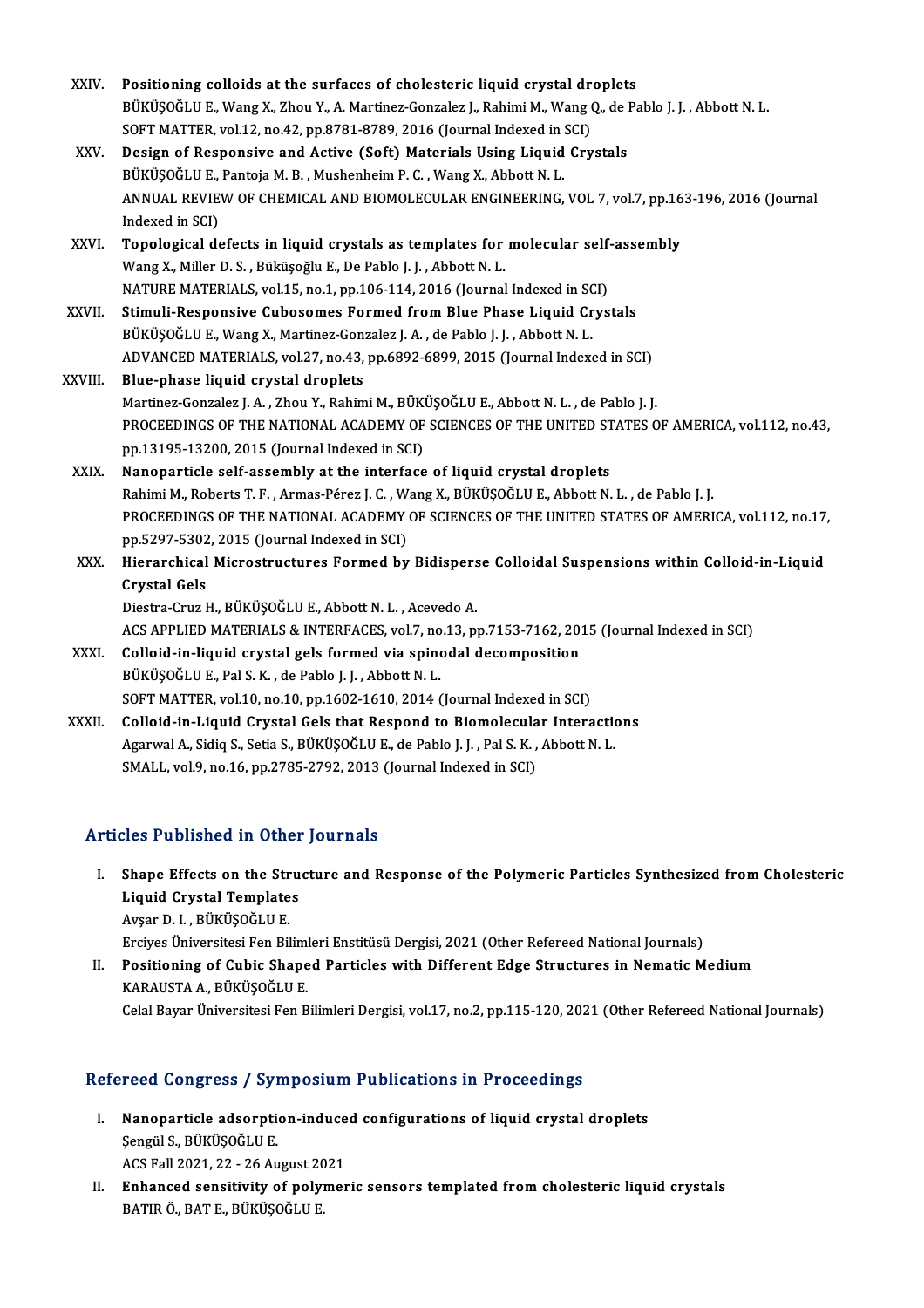ACS Fall 2021, 22 - 26 August 2021<br>Liquid Crystal Solf Assembly: A

- ACS Fall 2021, 22 26 August 2021<br>III. Liquid Crystal Self-Assembly: A Route for Anisotropic Composites<br>Sengül S. BÜltüsOĞLU E ACS Fall 2021, 22 - 26 Au<br>Liquid Crystal Self-Ass<br>Şengül S., BÜKÜŞOĞLU E.<br>20th International Metall Liquid Crystal Self-Assembly: A Route for Anisotropic Composite<br>Şengül S., BÜKÜŞOĞLU E.<br>20th International Metallurgy and Materials Congress, 10 - 12 June 2021<br>Düşük Maliyette Hygulamalara Yönelik Mikrokaniler Syy Kristal Şengül S., BÜKÜŞOĞLU E.<br>20th International Metallurgy and Materials Congress, 10 - 12 June 2021<br>IV. Düşük Maliyette Uygulamalara Yönelik Mikrokapiler Sıvı Kristal Sensörler<br>Kurt F. BÜKÜSOĞLU E
- 20th International Metallurgy and Materials Congress, 10 12 June 2021<br>Düşük Maliyette Uygulamalara Yönelik Mikrokapiler Sıvı Kristal<br>Kurt E., BÜKÜŞOĞLU E. Düşük Maliyette Uygulamalara Yönelik Mikrokapi<br>Kurt E., BÜKÜŞOĞLU E.<br>Ulusal Kimya Mühendisliği Kongresi, 10 - 12 June 2021<br>Dosigning Bosponsiya Bolymaria Materials using Kurt E., BÜKÜŞOĞLU E.<br>Ulusal Kimya Mühendisliği Kongresi, 10 - 12 June 2021<br>V. Designing Responsive Polymeric Materials using Liquid Crystallinity<br>PUKÜSOĞLU E. Akdaniz B. Aysar D. L. Karausta A.
- Ulusal Kimya Mühendisliği Kongresi, 10 12 June 2021<br>Designing Responsive Polymeric Materials using<br>BÜKÜŞOĞLU E., Akdeniz B., Avşar D. I. , Karausta A.<br>Nano TR, Turkey, 3 06 November 2019 Designing Responsive Polymeric Mat<br>BÜKÜŞOĞLU E., Akdeniz B., Avşar D. I. , Ka<br>Nano TR, Turkey, 3 - 06 November 2019<br>Liauid Crustal Termalated Sunthesis BÜKÜŞOĞLU E., Akdeniz B., Avşar D. I. , Karausta A.<br>Nano TR, Turkey, 3 - 06 November 2019<br>VI. Liquid Crystal-Templated Synthesis of Complex Microparticles and their Sensor Applications<br>Akdeniz B. Karausta A. Kasaman G. Avs
- Nano TR, Turkey, 3 06 November 2019<br>Liquid Crystal-Templated Synthesis of Complex Micropa<br>Akdeniz B., Karausta A., Kocaman C., Avşar D. I. , BÜKÜŞOĞLU E.<br>Cordon Pessersh Conferenses on Liquid Crystals 7 12 July 20 Liquid Crystal-Templated Synthesis of Complex Micropartic<br>Akdeniz B., Karausta A., Kocaman C., Avşar D. I. , BÜKÜŞOĞLU E.<br>Gordon Research Conferences on Liquid Crystals, 7 - 12 July 2019<br>Synthesis of Liquid Crystal Templat Akdeniz B., Karausta A., Kocaman C., Avşar D. I. , BÜKÜŞOĞLU E.<br>Gordon Research Conferences on Liquid Crystals, 7 - 12 July 2019<br>VII. Synthesis of Liquid Crystal Templated Polymeric Microparticles Shaped by Microwells<br>Kosa
- Gordon Research Conferences on Liq<br>Synthesis of Liquid Crystal Temp<br>Kocaman C., Akdeniz B., Büküşoğlu E.<br>Festern Mediterranean Chamisal Eng Kocaman C., Akdeniz B., Büküşoğlu E.<br>Eastern Mediterranean Chemical Engineering Conferences 9, Ankara, Turkey, 30 August - 01 September 2018, pp.1 Kocaman C., Akdeniz B., Büküşoğlu E.<br>Eastern Mediterranean Chemical Engineering Conferences 9, Ankara, Turkey, 30 August<br>VIII. Liquid Crystal-Templated Synthesis of Anisotropic Ultrafiltration Membranes

# Eastern Mediterranean Ch<br>Liquid Crystal-Templat<br>Büküşoğlu E., Karausta A.<br>Festern Mediterranean Ch Büküşoğlu E., Karausta A.<br>Eastern Mediterranean Chemical Engineering Conference 9, Ankara, Turkey, 30 August - 01 September 2018, pp.1 Büküşoğlu E., Karausta A.<br>Eastern Mediterranean Chemical Engineering Conference 9, Ankara, Turkey, 30 August - 01 September 2018,<br>IX. Synthesis and Characterization of Micro Particles Templated from Cholesteric Liquid Crys

- Eastern Mediterranea<br>Synthesis and Chara<br>Sensor Application<br>Büküsoğlu E. Avsar D Synthesis and Charact<br>Sensor Application<br>Büküşoğlu E., Avşar D. I.<br>Fastarn Moditarranaan ( Sensor Application<br>Büküşoğlu E., Avşar D. I.<br>Eastern Mediterranean Chemical Engineering Conference 9, Ankara, Turkey, 30 August - 01 September 2018, pp.1<br>Synthosis of 3D Chival Misropartisles from Nematis Liquid Crystal Te
	-

# Büküşoğlu E., Avşar D. I.<br>Eastern Mediterranean Chemical Engineering Conference 9, Ankara, Turkey, 30 August<br>X. Synthesis of 3D Chiral Microparticles from Nematic Liquid Crystal Templates<br>Büküşoğlu E., Akdeniz B. Eastern Mediterranean C<br>Synthesis of 3D Chiral<br>Büküşoğlu E., Akdeniz B.<br>Fastern Mediterranean C Synthesis of 3D Chiral Microparticles from Nematic Liquid Crystal Templates<br>Büküşoğlu E., Akdeniz B.<br>Eastern Mediterranean Chemical Engineering Conference 9, Ankara, Turkey, 30 August - 01 September 2018, pp.1<br>Chelesteris

## XI. Cholesteric Liquid Crystal Based Polymeric Sensors for Detection of Volatile Organic Compounds Eastern Mediterranean Cher<br>Cholesteric Liquid Crysta<br>Batır Ö., Bat E., Büküşoğlu E.<br>Fastern Mediterranean Cher Cholesteric Liquid Crystal Based Polymeric Sensors for Detection of Volatile Organic Compounds<br>Batır Ö., Bat E., Büküşoğlu E.<br>Eastern Mediterranean Chemical Engineering Conferences 9, Ankara, Turkey, 30 August - 01 Septemb

Batır Ö., Bat E., Büküşoğlu E.<br>Eastern Mediterranean Chemical Engineering Conferences 9, Ankara, Turkey, 30 August - 01 September 2018, pp.1<br>XII. Liquid Crystal-Templated Synthesis of Polymeric Films and their Potentia Eastern Mediterranean Ch<br><mark>Liquid Crystal-Templat</mark><br>Karausta A., Büküşoğlu E.<br><sup>27th International Liquid.</sup> Liquid Crystal-Templated Synthesis of Polymeric Films and their Pot<br>Karausta A., Büküşoğlu E.<br>27th International Liquid Crystal Conference, Kyoto, Japan, 22 - 28 July 2018<br>Synthesis of Ontically Compley, Borous and Anisome

# Karausta A., Büküşoğlu E.<br>27th International Liquid Crystal Conference, Kyoto, Japan, 22 - 28 July 2018<br>XIII. Synthesis of Optically Complex, Porous and Anisometric Polymeric Materials by Templating from<br>Liquid Crystalline 27th International Liquid Cr<br>Synthesis of Optically Co<br>Liquid Crystalline Media<br>Pürüsoğlu E. Wana Y. Abl

BÜKÜŞOĞLUE.,WangX.,Abbot N.L.

Gordon Research Conferences on Liquid Crystals, 18 June 2017 - 23 June 2016

XIV. Triggered Release of Dispersed Microdroplets fromAnisotropic Fluids Gordon Research Conferences on Liquid Crystals, 18 Jun<br>Triggered Release of Dispersed Microdroplets fro<br>Kim Y., Wang X., BÜKÜŞOĞLU E., Mondkar P., Abbott N. L.<br>APS March Moeting, 13 March 2017 Triggered Release of Dispersed<br>Kim Y., Wang X., BÜKÜŞOĞLU E., Mon<br>APS March Meeting, 13 March 2017

# APS March Meeting, 13 March 2017<br>**Activities in Scientific Journals**

Frontiers in Soft Matter, Committee Member, 2021 - Continues

## **Scientific Refereeing**

Scientific Refereeing<br>ACS APPLIED MATERIALS & INTERFACES, SCI Journal, December 2020<br>ACS APPLIED MATERIALS & INTERFACES, SCI Journal Ostaber 2020 BETENTIFE RETERTING<br>ACS APPLIED MATERIALS & INTERFACES, SCI Journal, December 202<br>ACS APPLIED MATERIALS & INTERFACES, SCI Journal, October 2020<br>ACS OMECA, SCI Journal, October 2020 ACS APPLIED MATERIALS & INTERFACES, SCI Journal, October 2020<br>ACS OMEGA, SCI Journal, October 2020